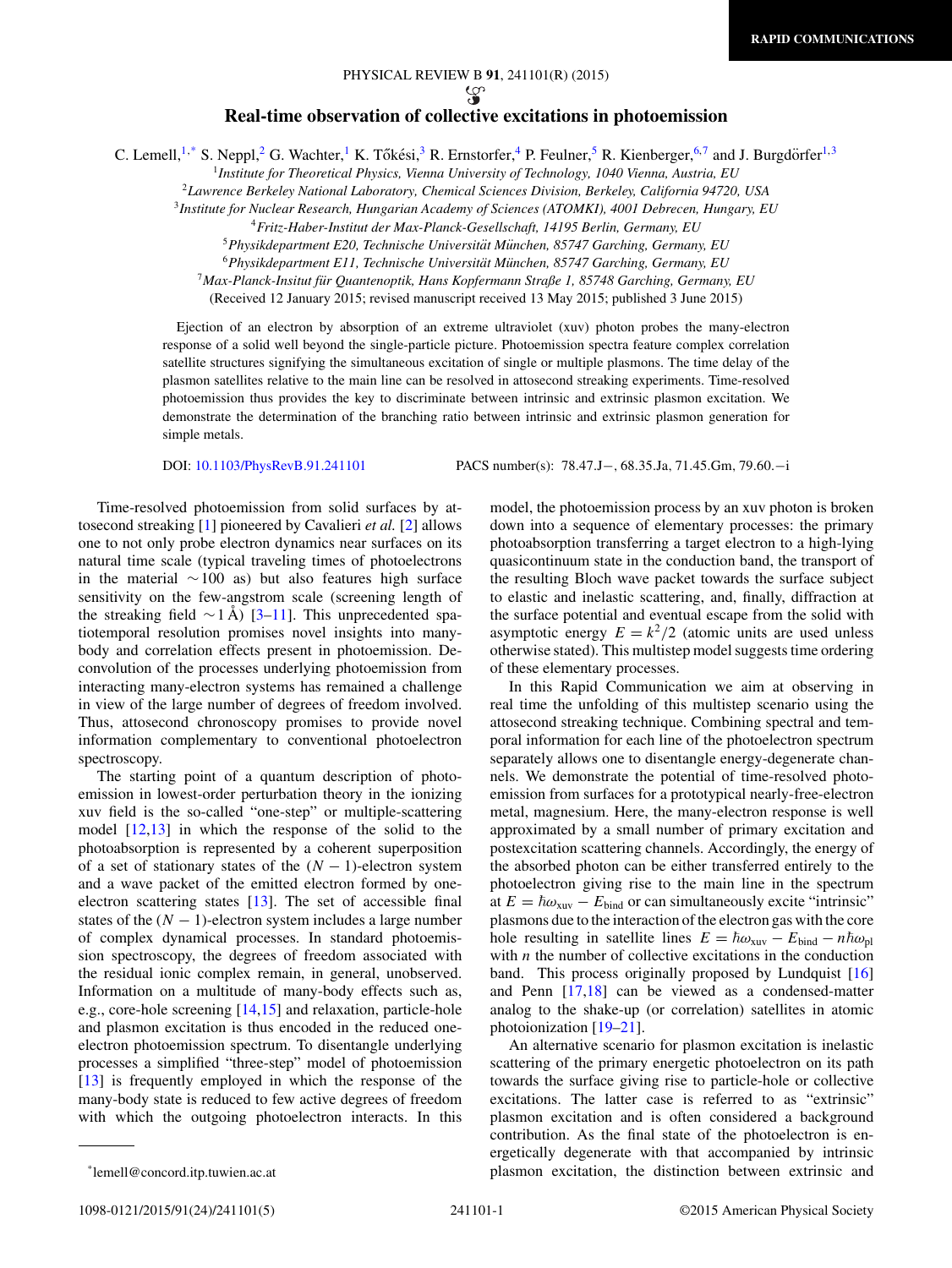

FIG. 1. (Color online) (a) Experimental streaking traces of the Mg 2*p* and plasmon-satellite lines; (c) relative shift of the streaking traces (symbols: experimental data; lines: best fit) of about  $60 \pm 10$  as can be extracted (zoom-in). (b) Uncorrected NIR-field free photoelectron spectrum and the standard background subtraction [\[25\]](#page-4-0) are shown. Electron energies are given throughout the text relative to the Fermi energy  $E_F$ .

intrinsic plasmon excitation in photoelectron spectra is far from clear cut. The disparity of the characteristic length scale of the intrinsic process given by the screening length *a*sc of the core hole ( $\sim$ 1.5 A in Mg) and the corresponding length scale for extrinsic plasmon loss, the inelastic mean free path  $(\lambda_{\text{inel}} \sim 5 \text{ Å}$  in the present experiment) suggests the possibility to distinguish these processes. Determination of the fraction *α* of intrinsic plasmon excitation accompanying photoemission by conventional photospectroscopy has remained a challenge. Theoretical and experimental estimates vary widely between  $0\%$  and  $40\%$  (see [\[22\]](#page-4-0), and references therein) with theoretical models [\[23,24\]](#page-4-0) expecting a strong dependence on the energy of the released photoelectron. For the absorption of xuv photons in magnesium in the spectral range considered here (-*ω* ∼ 120 eV) a vanishing probability for intrinsic plasmon excitation has been predicted. The uncertainties in *α* result from the difficulty in distinguishing extrinsic from intrinsic plasmons and from ambiguities related to the inevitable background subtraction [\[25\]](#page-4-0). Within the multistep scenario of photoemission, extrinsic plasmon excitation occurring in the transport step is time delayed relative to intrinsic plasmon excitation occurring in the primary photoabsorption step. Therefore, attosecond chronoscopy may provide the key to disentangle extrinsic and intrinsic plasmon satellites and, on a more fundamental level, to scrutinize the validity of such a multistep description of photoemission for condensed matter.

In our experiment (for details see  $[26,27]$ ), a linearly polarized xuv laser pulse with a central energy of 118 eV induces photoemission from a Mg(0001) surface. Collinear to it, a 4.5-fs-long near-infrared (NIR) laser pulse streaks the photoelectrons. Streaking traces of the emission lines from the Mg 2*p* core level ( $E_{bind} \approx 50$  eV) and from the conduction band are accompanied by satellite lines at energies reduced by  $\hbar \omega_{\text{pl}} \approx 10.5 \text{ eV}$  relative to the main line. Here we analyze the streaking traces of the Mg 2*p* photoelectron line and its single plasmon-loss satellite (Fig. 1). The modulation in emission energy is determined by the momentum shift  $\Delta p(\tau) = A(\tau)$  the NIR streaking field imparts on the escaping electron.  $A(t)$  denotes the vector potential of the laser pulse and  $\tau$  the moment of arrival of the photoelectron in the streaking field. Analyzing the first moments of these emission lines as a function of the xuv-NIR delay reveals a relative streaking delay  $\Delta \tau_s = \tau[2p + \text{pl}] - \tau[2p] = 60 \pm 10$  as of the plasmon satellite line (for details see, e.g., [\[27\]](#page-4-0)).

One key to the extraction of timing information from attosecond streaking of condensed-matter systems is the penetration depth and dielectric screening of the NIR field at the surface with angstrom accuracy. We employ time-dependent density functional theory (TDDFT) to simulate the formation of the polarization charge layer at the surface. Our results show that a screening charge is formed with its centroid at  $z_c \approx 3.5$  a.u. above the topmost atomic layer which determines the effective position of the (electronic) surface. The screening distance for the NIR field is found to be  $d \approx 2.5$  a.u. Thus, photoabsorption and formation of the Bloch wave packet take place fully screened from the streaking pulse. Only upon crossing the metal-vacuum interface, the photoelectron is exposed to the NIR field [\[27\]](#page-4-0).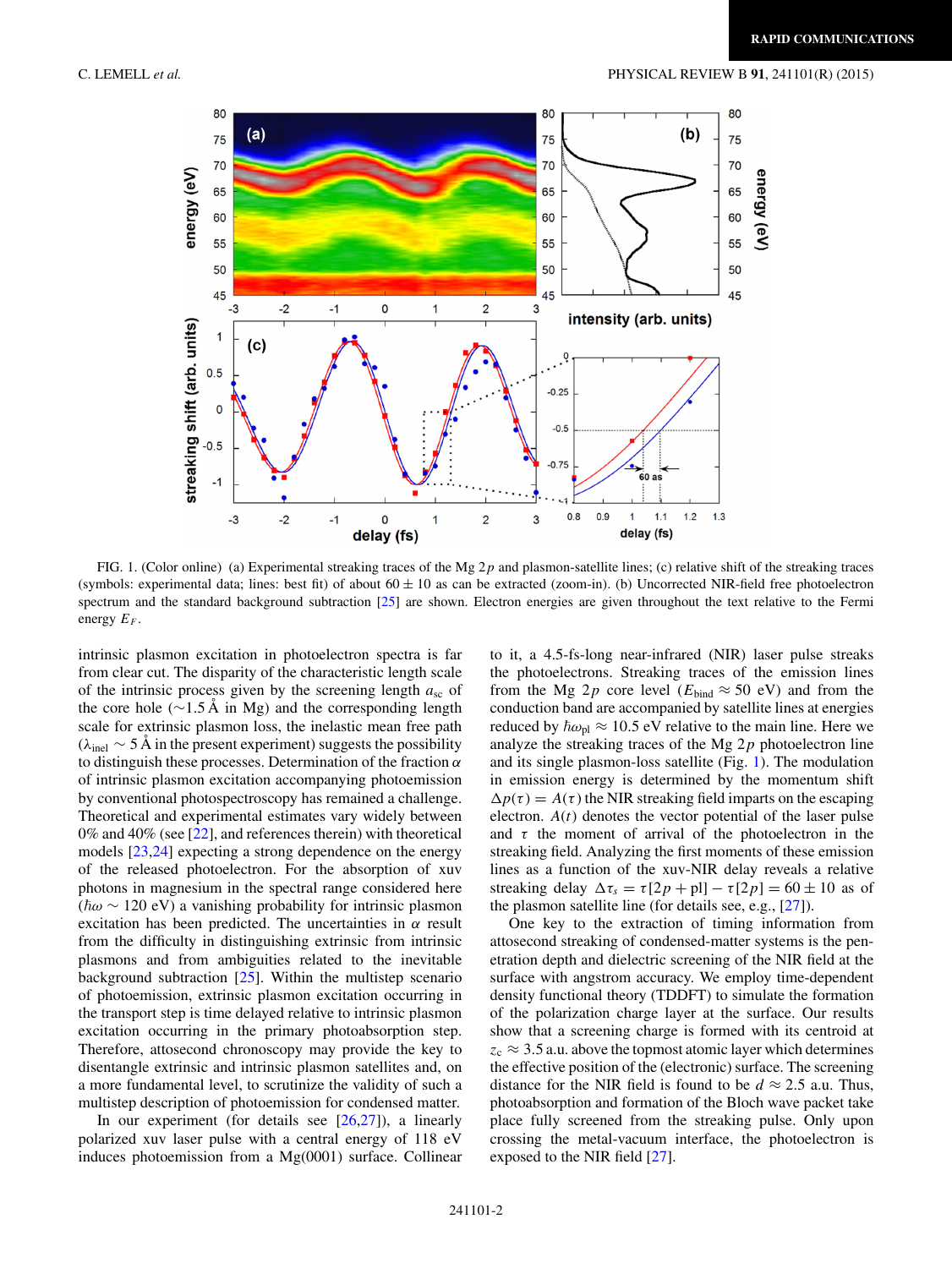## REAL-TIME OBSERVATION OF COLLECTIVE ... PHYSICAL REVIEW B **91**, 241101(R) (2015)

We simulate the photoemission process by the three-step model employing a variant of the semiclassical transport theory described in more detail elsewhere [\[3\]](#page-4-0). Accordingly, the location of the primary photoabsorption event is randomly distributed over the topmost 15 layers with a probability density deduced from the layer-averaged ground-state DFT electron-density distribution. The stochastic ionization time distribution follows the Gaussian temporal intensity distribution of the xuv pulse with an FWHM of the intensity of  $\tau_{xuv} = 450$  as. The mean energy of the Bloch wave packet following direct photoexcitation of the Mg 2*p* core electron is  $E[2p] = \hbar \omega_{\text{xuv}} - E_{\text{bind}} \approx 68 \text{ eV}$  with width  $\Gamma_{2p}$  ≃  $\Gamma_{\text{xuv}} = \pi / \tau_{\text{xuv}} \approx 4.5 \text{ eV}$ , while the ionization accompanied by intrinsic plasmon (ipl) excitation results in an energy-shifted wave packet ("plasmon satellite") at  $E[2p + jpl] = \hbar \omega_{xuv}$  –  $E_{\text{bind}} - \hbar \omega_{\text{pl}} \approx 58 \text{ eV}$  with  $\Gamma \simeq \Gamma_{\text{xuv}} + \Gamma_{\text{pl}} \approx 6.5 \text{ eV}$ . Because of the lack of accurate microscopic predictions for the fraction *α*,

$$
\alpha = \frac{I_0[2p + \text{ipl}]}{I_0[2p] + I_0[2p + \text{ipl}]},\tag{1}
$$

where  $I_0[2p + ipl]$  and  $I_0[2p]$  are the initial intensities for photoexcitation with and without an accompanying intrinsic plasmon excitation, we treat  $\alpha$  as an adjustable input parameter of our simulation to be determined by comparison with the observed streaking delay. Multiple plasmon excitation is expected to be weak and is neglected in the following.

The primary wave packets of the main line and the intrinsic plasmon satellite are propagated through the crystal subject to inelastic and elastic [\[28\]](#page-4-0) scattering until they either escape through the surface or are slowed down to energies  $(E \leq 40 \text{ eV})$  below the detection window. Inelastic scattering is determined from the loss function  $-\text{Im}[\varepsilon^{-1}(q,\omega)]$  for Mg proportional to  $d^2\lambda(E)^{-1}_{\text{inel}}/d\omega dq$ , the doubly differential inverse inelastic mean free path for a quasi-free electron with kinetic energy  $E = k^2/2$  (the effective mass of the conduction band electron in Mg is close to 1 a.u. [\[27\]](#page-4-0)).  $d^2\lambda(E)^{-1}_{\text{inel}}/d\omega dq$ determines the probability density for the collisional energy (*ω*) and momentum (*q*) transfers as well as the inelastic mean free path  $\lambda_{\text{inel}}(E)$  between two subsequent inelastic collision events treated as a stochastic Poisson process. We model <sup>−</sup>Im[*ε*−1(*q,ω*)] for the (almost) free-electron-gas metal Mg using the analytical loss function of Mermin [\[29,30\]](#page-4-0) [Fig.  $2(a)$ ] with parameters derived from comparison with pho-toabsorption data ["optical data" [\[31\]](#page-4-0),  $-\text{Im}[\varepsilon^{-1}(q=0,\omega)]$ ; Fig. 2(b)].

The dominant feature in  $-\text{Im}[\varepsilon^{-1}(q=0,\omega)]$  is the plasmon loss peak. The resulting theoretical  $\lambda_{\text{inel}}(E)$  agrees for the energy range presently considered with the NIST reference data  $[32-34]$  to within 5%. The small  $\lambda_{\text{inel}}(E)$  (less than two lattice spacings) derived from the bulk dielectric function point to the strong surface sensitivity of the photoemission process at xuv energies. In turn, the largest uncertainties in  $\lambda_{\text{inel}}(E)$  result from surface effects because of the depletion of the electronic density in the vicinity of the surface and the onset of surface plasmon excitation  $[35-37]$  spectrally unresolved in the present experiment. We therefore expect  $\lambda_{\text{inel}}(E)$  to be slightly enhanced near the surface compared to its bulk value.



FIG. 2. (Color online) (a) Loss function  $-\text{Im}[\varepsilon^{-1}(q,\omega)]$  for a free-electron gas with density and width of the plasmon peak (logarithmic color scale) derived from optical data of Mg. The dashed white line delimits the region accessible to inelastic scattering of an electron from the Mg 2*p* peak satisfying energy and momentum conservation. (b) Photoabsorption data (−Im[*ε*−1(*q* = 0*,ω*)]) for Mg (red circles [\[31\]](#page-4-0)) and calculated optical data (black solid line, linear scale).

On its path towards the surface the wave packet may suffer a characteristic energy loss  $\Delta E = \hbar \omega_{\text{pl}}$  by exciting an extrinsic plasmon (epl) in an inelastic collision. As a result, the portion of the wave packet representing the main line undergoing one inelastic scattering process becomes energetically degenerate with the wave packet associated with the intrinsic plasmon-satellite line,  $E[2p + \text{epl}] \simeq E[2p + \text{ipl}].$ While spectrally difficult to resolve, the two channels feature different mean transport lengths and, hence, different time delays relative to the xuv pulse. Neglecting, for the moment, the weak energy dependence of  $\lambda_{\text{inel}}$  and other loss channels, a simple estimate for the streaking time delay can be given. In a Poissonian stochastic scattering sequence, the *average* distance traveled by the photoelectron without undergoing any inelastic scattering process contributing to the main line is *λ*inel. Correspondingly, the mean distance traveled by electrons undergoing no more than one inelastic scattering appearing in the extrinsic one-plasmon satellite is  $2\lambda_{\text{inel}}$ . Consequently, for exclusively extrinsic ( $\alpha = 0$ ) plasmon excitation we expect an approximate streaking delay between the extrinsic plasmon line and the main line of  $\Delta \tau = \lambda_{\text{inel}}/v \approx \lambda_{\text{inel}}/\sqrt{2E} \approx 65$  as. In the opposite limit of intrinsic plasmon excitation (close to  $\alpha = 1$ ), this transport-related delay should vanish and the residual delay is given by the difference in intrinsic Eisenbud-Wigner-Smith (EWS) delay  $\Delta \tau_s = \Delta \tau_{\text{EWS}}$  between the main line and the intrinsic plasmon satellite which is expected to be small compared to the transport delay in line with the delay  $\Delta \tau_{\text{FWS}}$  for atomic correlation satellites for which *ab initio* calculations yield only a few attoseconds [\[38\]](#page-4-0).

The simulated mean escape-time distribution [Fig. [3\(b\)\]](#page-3-0) confirms this simple analytic estimate: electrons which have excited an extrinsic plasmon along their trajectory acquire, on average, a delay relative to those that escape without undergoing an inelastic scattering event of the order of  $\Delta \tau$ . The streaking delay  $\Delta \tau_s = \tau [2p + p] - \tau [2p]$  can now be expressed in terms of the mean delay for the  $E[2p + pl]$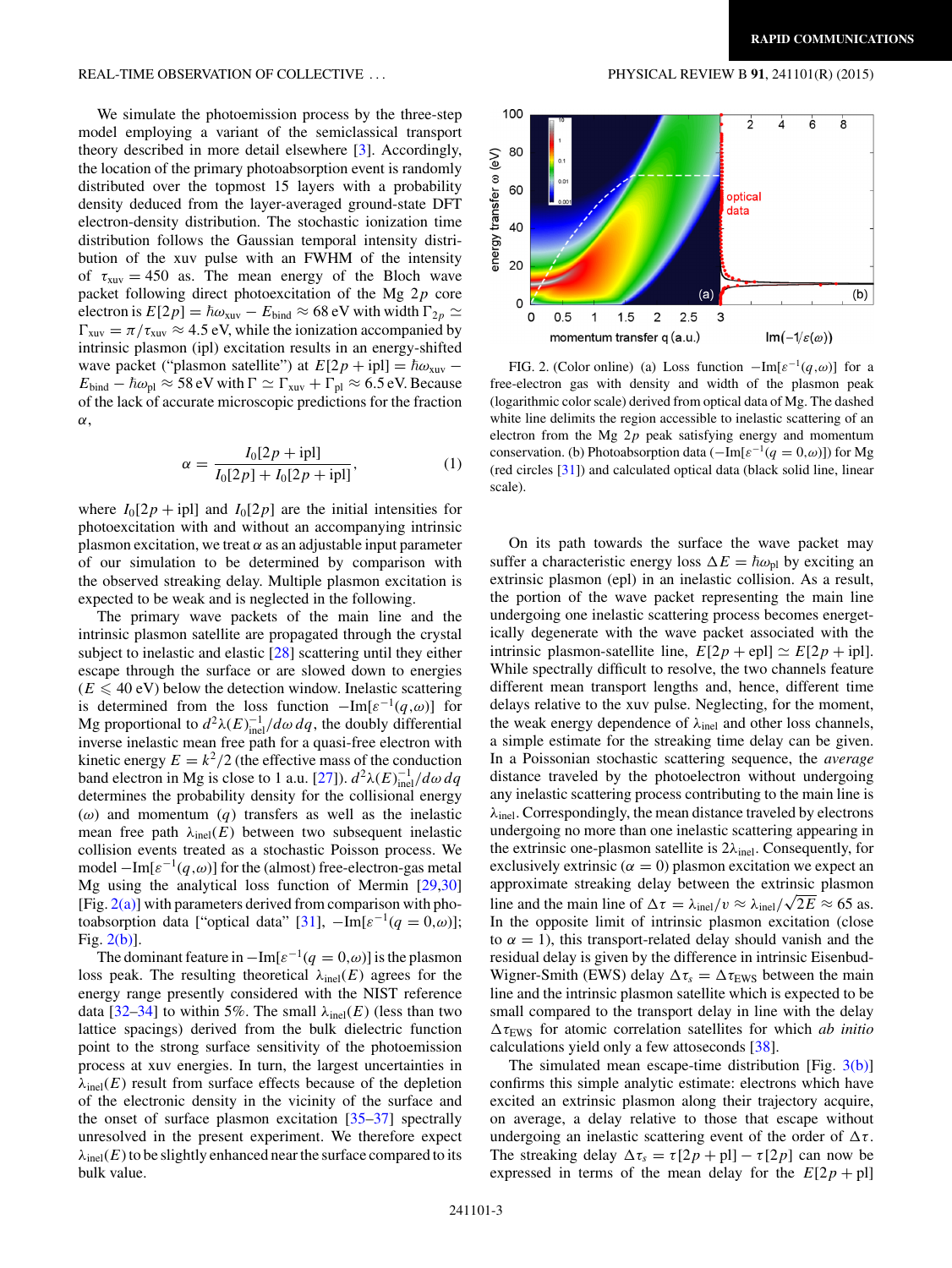

FIG. 3. (Color online) (a) Energy spectrum (thick black solid line) for  $\alpha = 0.05$  and (b) average escape time distribution for Mg  $2p$  photoelectrons excited by an  $\hbar \omega_{xuv} = 118$  eV pulse. Intrinsic contributions (red) to the satellite peak,  $I[2p + ipl]$ ; photoelectrons exciting an extrinsic plasmon (blue line) along their trajectory,  $I[2p + epl]$ .

electrons given by the weighted average

$$
\tau[2p + \text{pl}] = \frac{\tau_{\text{ipl}} I[2p + \text{ipl}] + \tau_{\text{cpl}} I[2p + \text{spl}]}{I[2p + \text{pl}]}, \quad (2)
$$

where  $I[2p + ipl]$  and  $I[2p + epl]$  depend on  $\alpha$  and on the inelastic scattering process, i.e., on  $\lambda_{\text{inel}}$ . As the partial intensities also determine the experimental intensity ratio of the direct and plasmon-loss peaks,

$$
R = \frac{I[2p]}{I[2p + \text{pl}]} = \frac{I[2p]}{I[2p + \text{epl}] + I[2p + \text{ipl}]},\tag{3}
$$

the experimental values of *R* and  $\Delta \tau_s$  can be used to determine both  $\alpha$  and the effective  $\lambda_{\text{inel}}$  simultaneously. The extraction of the accurate value of *R* depends sensitively on the details of the background subtraction. Applying the Shirley procedure [\[25\]](#page-4-0) we find  $R \approx 3$ . Alternatively, assuming the main line to be background free and only the plasmon satellite is distorted by secondary electron-emission processes, *R* increases to about 3.5. This window of admissible values of *R* restricts the range of admissible values of  $\alpha$  to  $0.05 \le \alpha \le 0.15$  consistent with the streaking delay  $\Delta \tau_s = 60 \pm 10$  as (Fig. 4). Theoretical values of  $\Delta \tau_s$  as a function of  $\alpha$  agree with the experimental value  $\Delta \tau_s = 60$  as for  $\alpha = 0.05$  when using the bulk value by  $\Delta\lambda$  in the transport simulation (lower red line in Fig. 4). A possible slight enhancement of  $\lambda_{\text{inel}}$  near the surface relative to its bulk value,  $\Delta\lambda$ , retaining agreement between simulation and experiment is delimited by  $\Delta\lambda \lesssim 1$  Å or less than 20% (upper red line in Fig. 4). The comparison between experiment

<span id="page-3-0"></span>C. LEMELL *et al.* PHYSICAL REVIEW B **91**, 241101(R) (2015)



FIG. 4. (Color online) Comparison between experiment and simulation for photoemission from Mg 2*p* accompanied by extrinsic or intrinsic plasmon excitation following the absorption of xuv photons with  $\hbar \omega_{xuv} = 118 \text{ eV}$  in the ( $\Delta \tau_s$ , $\alpha$ ) plane. Horizontal (green) shaded area: experimental streaking time delay  $\Delta \tau_s$  between the plasmon satellite  $E[2p + pl]$  relative to the main line  $E[2p]$ ; vertical (blue) shaded area: allowed values of the intrinsic excitation probability *α* consistent with the experimental relative spectral intensity ratios *R* [see Eq. (3)]; red shaded area: theoretically predicted dependence of  $\Delta \tau_s(\alpha)$  for inelastic mean free paths varied in the interval  $[\lambda_{\text{inel}}, \lambda_{\text{inel}} + \Delta \lambda]$  with  $\Delta \lambda = 1$  Å and theoretical  $\lambda_{\text{inel}}$ . Overlap of these three areas provides accurate estimates for  $(\Delta \tau_s, \alpha)$ .

and theory in the  $(\Delta \tau_s, \alpha)$  plane (Fig. 4) thus provides the opportunity to simultaneously determine the intrinsic plasmon excitation rate ( $\alpha = 0.1 \pm 0.05$ ) and the inelastic mean-freepath near surfaces ( $\lambda_{\text{inel}} = 5.5 \pm 0.5 \text{ Å}$ ) with unprecedented accuracy. Combining temporal and spectral information, a small but finite probability for intrinsic plasmon excitation in a prototypical simple metal, magnesium, at photon energies of  $\hbar \omega \approx 100$  eV well below the sudden shake-up regime can be unambiguously determined. The window of admissible fractions *α* for intrinsic plasmon-satellite excitation found is consistent to that of typical atomic shake-up excitation probabilities at comparable energies (e.g., He  $\sim$  7% [\[39,40\]](#page-4-0)) providing a measure for electronic ground-state correlation in atoms.

In this work we have demonstrated the ability of attosecond chronoscopy to temporally resolve spectrally overlapping processes accompanying photoemission from solids. The measurement of streaking time shifts in combination with photoelectron spectra provides the key to disentangle emission channels that are energetically degenerate. For the prototypical case of the nearly-free-electron metal Mg we have demonstrated the deconvolution of the plasmon-loss peak in the electron-energy spectrum into intrinsic and extrinsic contributions. Contributions due to intrinsic and extrinsic plasmon excitation can be disentangled with remarkable accuracy. Concomitantly, the characteristic transport length can be probed with (sub)angstrom precision. This method holds the promise to probe the many-electron response in the photoemission from more complex and strongly correlated materials [\[41\]](#page-4-0) in unprecedented detail.

This work has been supported within the FWF special research programs SFB-041 (ViCoM) and SFB-049 (NextLite),